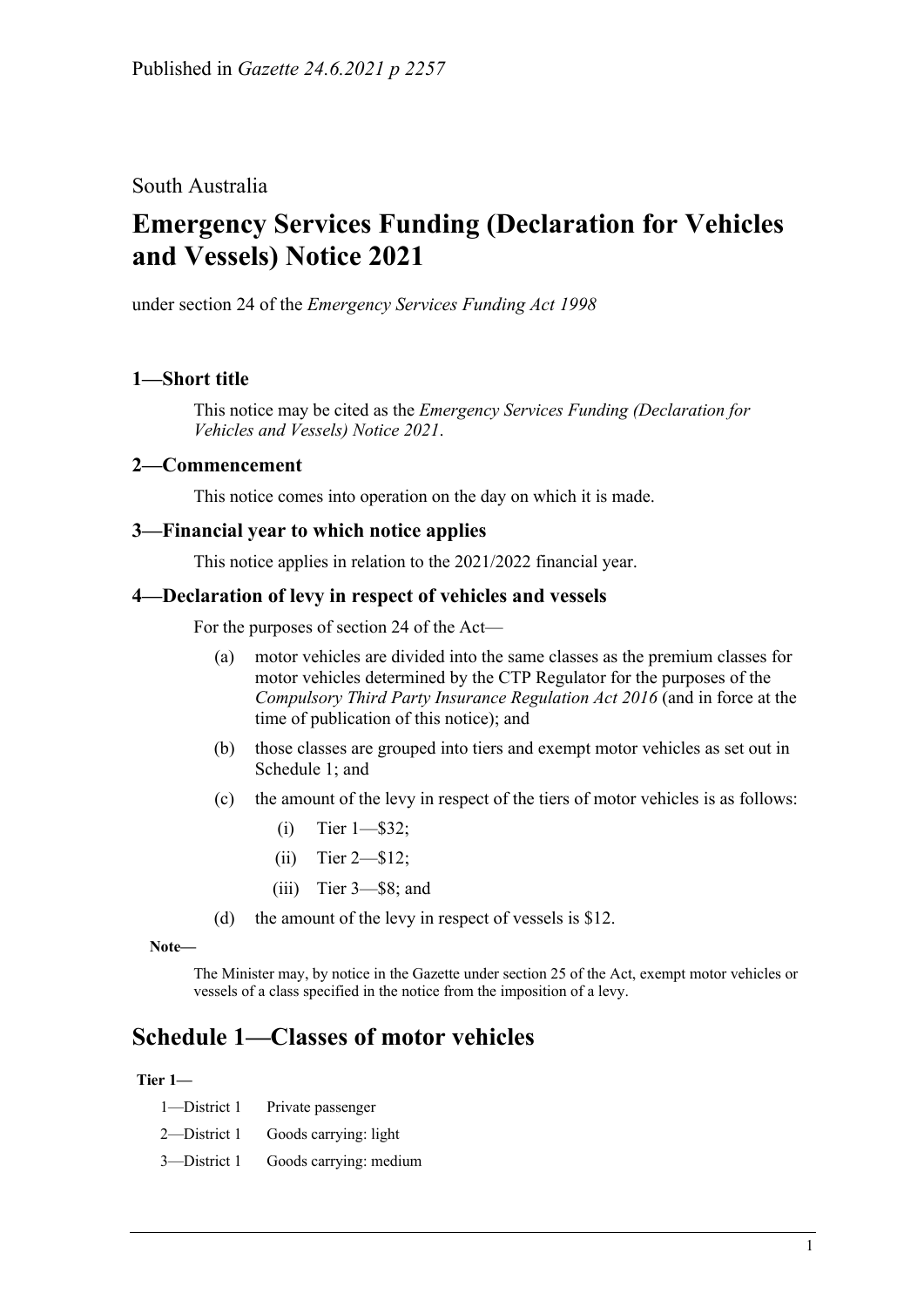| 4-District 1  | Goods carrying: primary producers |
|---------------|-----------------------------------|
| 5-District 1  | Taxis: metropolitan               |
| 5-District 2  | Taxis: metropolitan               |
| 6-District 1  | Hire car                          |
| 7-District 1  | Public passenger: small           |
| 8-District 1  | Public passenger: medium          |
| 9-District 1  | Public passenger: heavy           |
| 10-District 1 | Public passenger: no fare         |
| 15-District 1 | Motorcycles: light                |
| 16-District 1 | Motorcycles: medium               |
| 20-District 1 | Motorcycles: heavy                |
| 21-District 1 | Goods carrying: heavy             |
| 22-District 1 | Car carriers: light               |
| 23-District 1 | Car carriers: medium              |
| 24-District 1 | Car carriers: heavy               |
| 25-District 1 | Car carriers: trailer             |
| 29-District 1 | Special purpose vehicles          |
| 32-District 1 | Public passenger: omnibus         |
| 32-District 2 | Public passenger: omnibus         |
| 48-District 1 | Rideshare                         |
| 51-District 2 | Private passenger                 |
| 52-District 2 | Goods carrying: light             |
| 53-District 2 | Goods carrying: medium            |
| 55-District 1 | Taxis: country                    |
| 55-District 2 | Taxis: country                    |
| 56-District 2 | Hire car                          |
| 57-District 2 | Public passenger: small           |
| 58-District 2 | Public passenger: medium          |
| 59-District 2 | Public passenger: heavy           |
| 66-District 2 | Motorcycles: medium               |
| 70-District 2 | Motorcycles: heavy                |
| 71-District 2 | Goods carrying: heavy             |
| 72-District 2 | Car carriers: light               |
| 73—District 2 | Car carriers: medium              |
| 74—District 2 | Car carriers: heavy               |
| 98—District 2 | Rideshare                         |
| Tier 2—       |                                   |

14—District 1 Motorcycles: ultra light